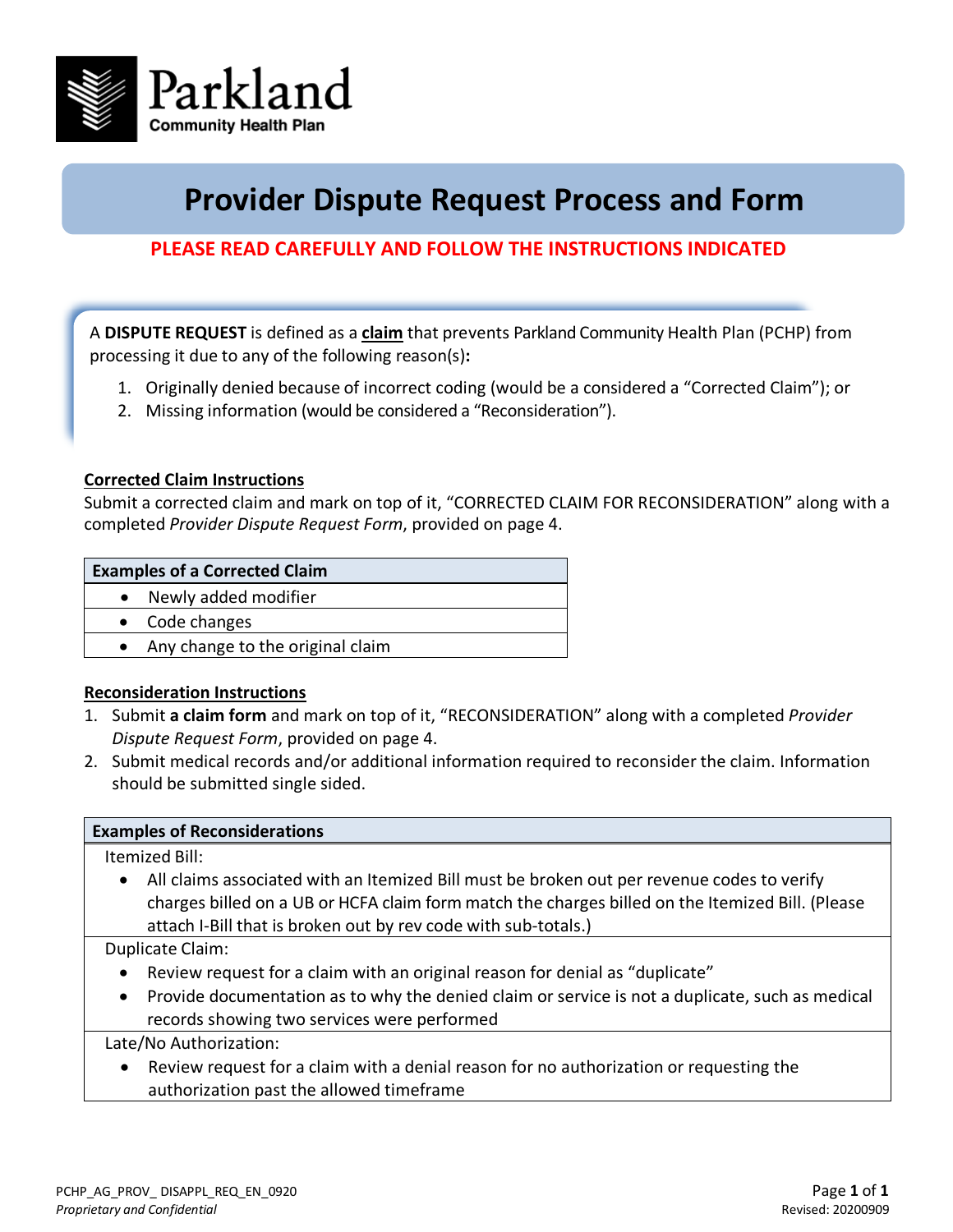

## **Examples of Reconsiderations**

• Medical records submitted with a claim or for a claim that has already been denied will be considered as a "Reconsideration" request

New Texas Provider Identifier (TPI) Issues or Re-attestation:

- Review request for a claim with a denial reason for a TPI issue or re-attestation
- Provide a copy of the attestation notification indicating the date of the attestation

Coordination of Benefits (COB):

- Review request for a claim with a denial reason for COB information
- Attach an EOB or letter from the primary carrier along with the denied claim and/or EOB

## **ALL CLAIM DISPUTES (Corrected Claims and Reconsiderations)**

**Must Be Submitted To (Claims Mailbox): Parkland Community Health Plan**

**PO Box 560327 Dallas, TX 75356**